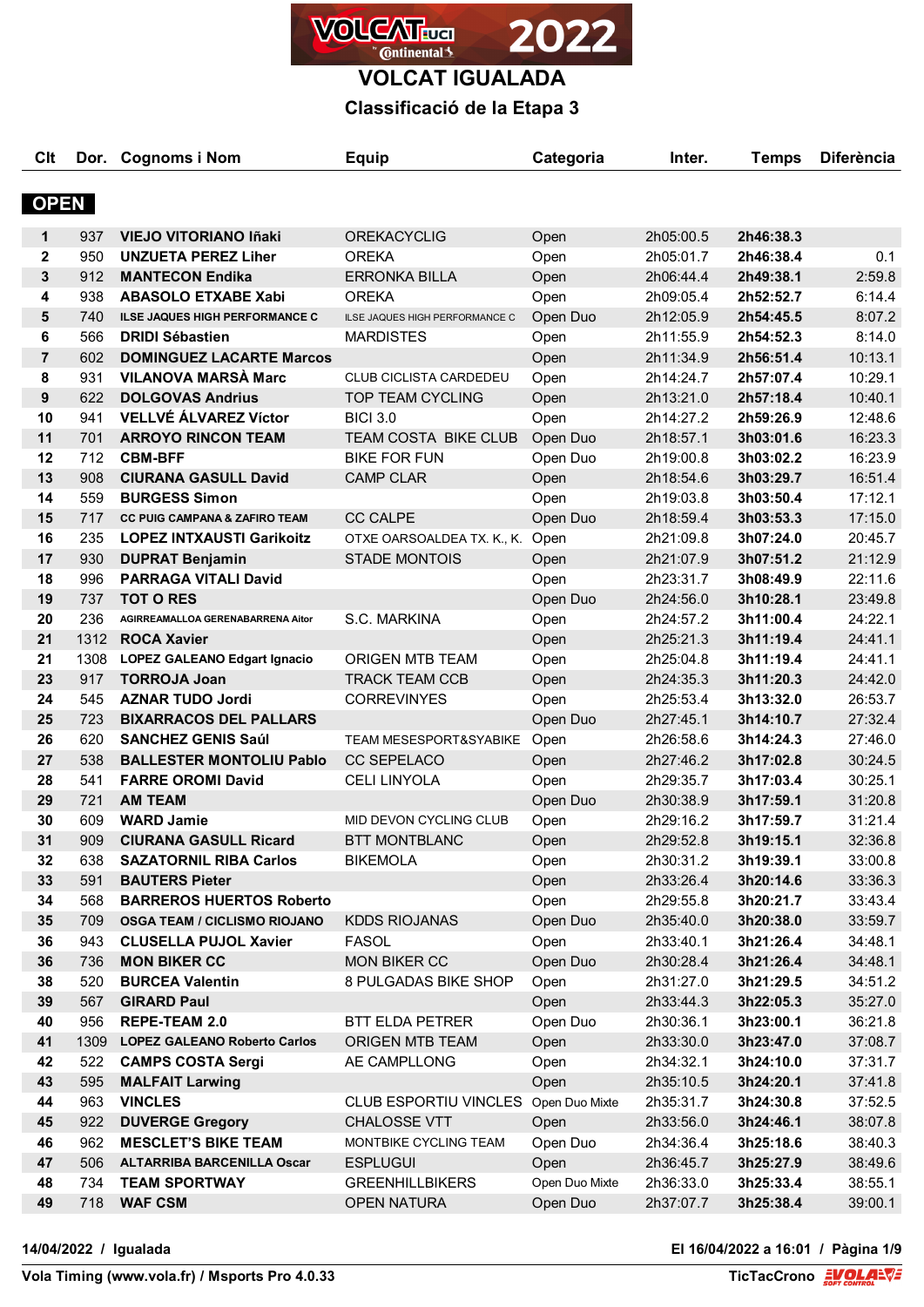

#### **Classificació de la Etapa 3**

| <b>C<sub>It</sub></b> | Dor. | <b>Cognoms i Nom</b>               | <b>Equip</b>                  | Categoria      | Inter.    | <b>Temps</b> | <b>Diferència</b> |
|-----------------------|------|------------------------------------|-------------------------------|----------------|-----------|--------------|-------------------|
| 50                    | 935  | <b>SANCHEZ JIMENEZ Atilano</b>     | CLUB CICLISTA LA VILA JOIOSA  | Open           | 2h34:41.2 | 3h26:17.0    | 39:38.7           |
| 51                    | 704  | <b>ASBIKE TEAM CLUB DEPORTIVO</b>  | ASBIKE TEAM CLUB DEPORTIVO    | Open Duo       | 2h37:42.1 | 3h26:19.8    | 39:41.5           |
| 52                    | 706  | <b>ELITE POWER</b>                 | ASBIKE.ES                     | Open Duo       | 2h37:40.8 | 3h26:19.9    | 39:41.6           |
| 53                    | 590  | <b>D'HOOGHE Nicolas</b>            |                               | Open           | 2h37:57.2 | 3h26:45.7    | 40:07.4           |
| 54                    | 715  | <b>POZA BIKE</b>                   | <b>SCBIKERS CLUB</b>          | Open Duo       | 2h37:33.8 | 3h27:19.5    | 40:41.2           |
| 55                    | 617  | <b>BAENA SOLAS Eneko</b>           | POZA BIKE XTREM               | Open           | 2h37:24.6 | 3h27:19.8    | 40:41.5           |
| 56                    | 722  | MURUZABAL ETXARRI-BIANA            |                               | Open Duo       | 2h38:11.6 | 3h27:47.0    | 41:08.7           |
| 57                    | 1314 | <b>PIJOAN Albert</b>               |                               | Open           | 2h38:06.9 | 3h28:29.2    | 41:50.9           |
| 58                    | 585  | <b>BOUCHEZ Jonathan</b>            |                               | Open           | 2h37:45.6 | 3h28:32.5    | 41:54.2           |
| 59                    | 309  | <b>AZKETA GRACIA Aitor</b>         | ROTXABIKES TEAM               | Open           | 2h38:04.9 | 3h29:01.8    | 42:23.5           |
| 60                    | 735  | +3000!!RT                          |                               | Open Duo       | 2h39:54.6 | 3h30:15.7    | 43:37.4           |
| 61                    | 592  | <b>DUJACQUIER Nicolas</b>          |                               | Open           | 2h34:50.8 | 3h30:26.2    | 43:47.9           |
| 62                    | 581  | <b>MILÀ Guillem</b>                | <b>FITA'S CLIMBERS</b>        | Open           | 2h39:45.0 | 3h30:31.5    | 43:53.2           |
| 63                    | 713  | <b>BIKE WORLD PIERA</b>            |                               | Open Duo       | 2h42:29.9 | 3h30:32.7    | 43:54.4           |
| 64                    | 628  | <b>GONZÁLEZ RUIZ Enrique</b>       | <b>TRITONES RIOJA</b>         | Open           | 2h39:09.4 | 3h30:53.0    | 44:14.7           |
| 65                    | 923  | <b>MARTINEZ GUZMAN Raul</b>        | <b>BICIMAX</b>                | Open           | 2h38:27.1 | 3h31:28.4    | 44:50.1           |
| 66                    | 632  | <b>RODRIGUEZ GIMENO Luis</b>       | <b>XE TIRA TU</b>             | Open           | 2h42:28.4 | 3h32:00.0    | 45:21.7           |
| 67                    | 576  | <b>PEREZ PUERTO Ruben</b>          | PSYCLING FACTORY TEAM         | Open           | 2h42:21.7 | 3h32:00.1    | 45:21.8           |
| 68                    | 570  | <b>DEL DEBBIO Andrea</b>           | <b>TEAM MARCHISIO BICI</b>    | Open           | 2h42:17.3 | 3h32:09.2    | 45:30.9           |
| 69                    | 514  | <b>GUTIERREZ MUÑOZ Gabriel</b>     | <b>TEAM TRIRELAY</b>          | Open           | 2h39:48.2 | 3h32:22.4    | 45:44.1           |
| 70                    | 739  | <b>CRANKBROTHERS RACING TEAM</b>   |                               | Open Duo Mixte | 2h42:26.1 | 3h33:35.3    | 46:57.0           |
| 71                    | 952  | <b>BLACK REBEL BICYCLE CLUB</b>    | CLUB CICLISTA MAÇANET         | Open Duo       | 2h39:49.5 | 3h33:56.8    | 47:18.5           |
| 72                    | 509  | <b>VESSEAU Stephan</b>             | <b>CALVISSON VTT</b>          | Open           | 2h44:10.0 | 3h34:43.8    | 48:05.5           |
| 73                    | 563  | <b>MELCHIOR Gilles</b>             |                               | Open           | 2h46:43.1 | 3h35:02.2    | 48:23.9           |
| 74                    | 939  | <b>EGEA RAURELL Joan Pau</b>       | ROCKRIDER RACING TEAM         | Open           | 2h38:36.4 | 3h35:11.8    | 48:33.5           |
| 75                    | 745  | <b>TEAM MEGET TUNGE BEN</b>        | TEAM MEGET TUNGE BEN Open Duo |                | 2h41:36.6 | 3h35:55.1    | 49:16.8           |
| 76                    | 964  | <b>TONUS CYCLING TEAM</b>          | <b>TONUS CYCLING TEAM</b>     | Open Duo       | 2h42:27.0 | 3h37:12.7    | 50:34.4           |
| 77                    | 925  | SIMÓ MARTÍN Jordi                  | CLUB CICLISTA EL CASTELL      | Open           | 2h42:20.0 | 3h37:18.2    | 50:39.9           |
| 78                    | 588  | <b>COLLET Cedric</b>               | <b>CRAZY BUZZARDS</b>         | Open           | 2h47:04.6 | 3h38:09.2    | 51:30.9           |
| 79                    | 534  | <b>BARRENECHEA IRAZU Juan Luis</b> | <b>CASTRO BTT</b>             | Open           | 2h46:55.8 | 3h38:11.1    | 51:32.8           |
| 80                    | 730  | <b>SENDETA BIKERS</b>              | <b>BICISTORE</b>              | Open Duo       | 3h10:38.1 | 3h38:35.8    | 51:57.5           |
| 81                    | 729  | <b>EUSCAT MTB TEAM</b>             | PENYA CICLISTA BAIX PENEDES   | Open Duo       | 2h49:56.9 | 3h38:45.0    | 52:06.7           |
| 82                    | 1302 | <b>SANTACREU PRAT David</b>        | PENYA CICLISTA CERVERA        | Open           | 2h44:35.8 | 3h39:10.2    | 52:31.9           |
| 83                    | 710  | <b>ANTOÑANA LÓPEZ</b>              |                               | Open Duo       | 2h51:10.5 | 3h39:34.5    | 52:56.2           |
| 84                    | 907  | <b>LOIZATE SALAZAR Alberto</b>     | <b>ROTXABIKES</b>             | Open           | 2h46:49.0 | 3h39:40.6    | 53:02.3           |
| 85                    | 571  | <b>RUIZ Ruben</b>                  |                               | Open           | 2h46:59.1 | 3h41:01.8    | 54:23.5           |
| 86                    | 613  | <b>MIELNIK Karol</b>               | MTB RACING ACADEMY            | Open           | 2h50:35.9 | 3h41:20.9    | 54:42.6           |
| 87                    | 603  | <b>GACA Pawel</b>                  |                               | Open           | 2h50:31.9 | 3h41:21.0    | 54:42.7           |
| 88                    | 573  | <b>GOROSPE BILBAO Rafa</b>         |                               | Open           | 2h46:01.3 | 3h41:25.5    | 54:47.2           |
| 89                    | 618  | <b>PLANAS MARTINEZ Albert</b>      | PROBIKE CLUB                  | Open           | 2h49:31.8 | 3h41:49.6    | 55:11.3           |
| 90                    | 521  | <b>MATHIASEN Jakob</b>             | <b>AARHUSMTB</b>              | Open           | 2h51:32.0 | 3h43:18.3    | 56:40.0           |
| 91                    | 966  | <b>BAREA-CANELA</b>                |                               | Open Duo Mixte | 2h51:36.8 | 3h44:33.4    | 57:55.1           |
| 92                    | 901  | <b>ESTEBAN PIEDRA Jordi</b>        |                               | Open           | 2h49:43.8 | 3h44:40.7    | 58:02.4           |
| 93                    | 629  | <b>VALL FERRER Marc</b>            | <b>VEC CYCLING&amp;RUN</b>    | Open           | 2h50:11.8 | 3h45:06.0    | 58:27.7           |
| 94                    | 627  | <b>SÁNCHEZ SIXTO Rubén</b>         | <b>TRIDEPORTE</b>             | Open           | 2h54:57.2 | 3h45:54.1    | 59:15.8           |
| 95                    | 616  | <b>SANCHEZ SANCHEZ Joan</b>        | PALLARES #FACTORY             | Open           | 2h54:48.9 | 3h46:25.4    | 59:47.1           |
| 96                    | 604  | PÉREZ GRIJALVO Ignacio             | <b>KALAGURRIS TEAM</b>        | Open           | 2h54:19.4 | 3h46:33.3    | 59:55.0           |
| 97                    | 586  | <b>LORENTE BRETON Alberto</b>      | <b>KALAGURRIS TEAM</b>        | Open           | 2h54:20.9 | 3h46:33.4    | 59:55.1           |
| 98                    | 557  | <b>IBARGUREN BELOKI Gotzon</b>     |                               | Open           | 2h54:46.4 | 3h46:42.2    | 1h00:03.9         |
| 99                    | 726  | <b>INFINITY</b>                    |                               | Open Duo Mixte | 2h54:39.4 | 3h47:02.1    | 1h00:23.8         |
| 100                   | 1316 | <b>REVALIENTE TABAS Pablo</b>      | <b>CC RATPENAT</b>            | Open           | 2h54:53.6 | 3h48:41.4    | 1h02:03.1         |
| 101                   | 579  | <b>BELTRÁN TRAVER Jose Carlos</b>  |                               | Open           | 2h51:39.3 | 3h48:58.2    | 1h02:19.9         |

**14/04/2022 / Igualada El 16/04/2022 a 16:01 / Pàgina 2/9**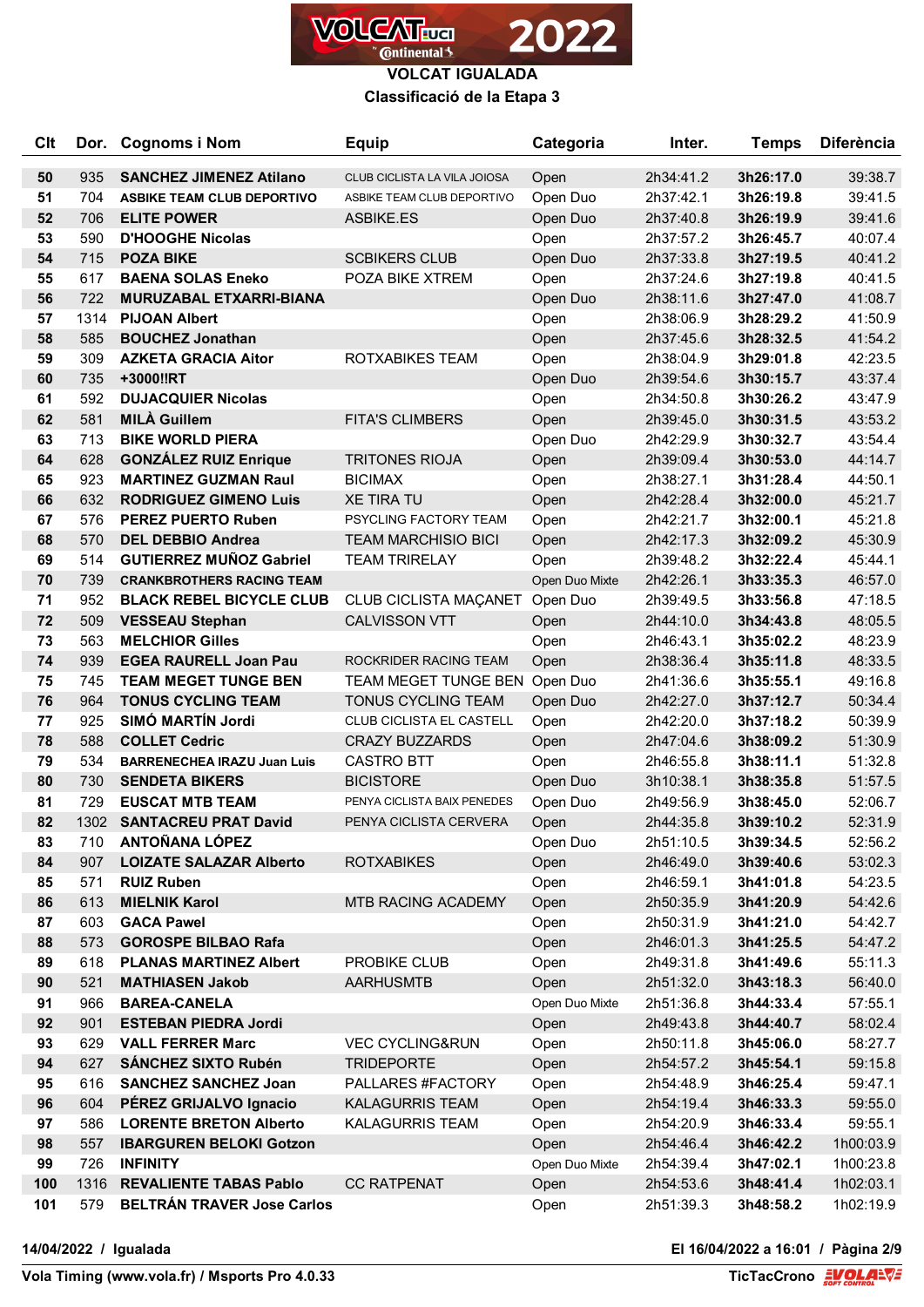

**VOLCAT IGUALADA Classificació de la Etapa 3**

| Clt        |            | Dor. Cognoms i Nom                                          | <b>Equip</b>                               | Categoria      | Inter.                 | <b>Temps</b>           | <b>Diferència</b>      |
|------------|------------|-------------------------------------------------------------|--------------------------------------------|----------------|------------------------|------------------------|------------------------|
| 102        | 565        | <b>CANALS CAMPS David</b>                                   |                                            | Open           | 2h52:05.4              | 3h49:17.2              | 1h02:38.9              |
| 103        | 543        | <b>VILADEGUT MASEGOSA Josep</b>                             | CLUB ESPORTIU CASTELLDANS                  | Open           | 2h55:36.1              | 3h49:21.0              | 1h02:42.7              |
| 104        | 708        | <b>BAT TEAM</b>                                             | ALOÑA MENDI                                | Open Duo       | 3h04:01.4              | 3h49:21.8              | 1h02:43.5              |
| 105        | 720        | <b>NEITOR'S C.U.D.O.S TEAM</b>                              | <b>CUDOS ARTESA DE SEGRE</b>               | Open Duo       | 2h54:25.7              | 3h49:57.4              | 1h03:19.1              |
| 106        | 596        | DE SCHEPPER Henk                                            | DE HERDERS                                 | Open           | 2h58:05.0              | 3h50:05.2              | 1h03:26.9              |
| 107        | 610        | <b>TORRES ALVAREZ Pedro Manuel</b>                          | <b>MIRABIKE</b>                            | Open           | 2h55:38.6              | 3h50:24.3              | 1h03:46.0              |
| 108        | 959        | <b>BAMIKS</b>                                               | <b>GOIERRIKO TX BULTZATUZ</b>              | Open Duo       | 2h50:30.6              | 3h50:36.5              | 1h03:58.2              |
| 109        | 1313       | <b>NICOLAS Joan</b>                                         |                                            | Open           | 2h54:08.4              | 3h51:09.8              | 1h04:31.5              |
| 110        | 552        | <b>MORCILLO RIERA Manuel</b>                                | <b>GRUP ESPORTIU ES VEDRA</b>              | Open           | 2h58:10.7              | 3h51:10.8              | 1h04:32.5              |
| 111        | 932        | <b>FONT Eusebi</b>                                          | CIUTAT DE REUS CLUB CICLISTA               | Open           | 2h52:44.6              | 3h51:39.4              | 1h05:01.1              |
| 112        | 529        | <b>BONNET Bernard</b>                                       | <b>BIKERS DU PIC</b>                       | Open           | 3h00:02.1              | 3h51:56.2              | 1h05:17.9              |
| 113        | 508        | <b>VESSEAU Clement</b>                                      | <b>CALVISSON VTT</b>                       | Open           | 2h56:04.9              | 3h52:07.1              | 1h05:28.8              |
| 114        | 519        | <b>DEPREZ Simon</b>                                         | 26/9 INCH TEAM TIELT                       | Open           | 2h57:34.7              | 3h54:04.9              | 1h07:26.6              |
| 115        | 518        | <b>BULCKENS Jonas</b>                                       | 26/9 INCH MTB TEAM TIELT                   | Open           | 2h57:18.7              | 3h54:05.6              | 1h07:27.3              |
| 116        | 517        | <b>DESMET Dieter</b>                                        | <b>26/9 INCH</b>                           | Open           | 2h52:32.6              | 3h54:06.7              | 1h07:28.4              |
| 117        | 619        | <b>O'SHEA Mark</b>                                          | <b>SUMMIT MTB</b>                          | Open           | 2h53:14.3              | 3h55:15.3              | 1h08:37.0              |
| 118        | 902        | <b>HERAS GUERRERO Francisco Javier</b>                      |                                            | Open           | 2h57:07.6              | 3h55:19.4              | 1h08:41.1              |
| 119        | 961        | <b>PAFGIO CYCLING CLUB</b>                                  | PAFGIO CYCLING CLUB                        | Open Duo Mixte | 2h57:11.0              | 3h56:12.5              | 1h09:34.2              |
| 120        | 569        | <b>GOEDERTIER Thomas</b>                                    | DE HERDERS                                 | Open           | 3h07:32.9              | 3h56:41.7              | 1h10:03.4              |
| 121        | 606        | <b>CORREA SALAZAR Jonatan</b>                               | LOS MATORRIZOS BUSTILLO                    | Open           | 2h49:08.8              | 3h57:12.0              | 1h10:33.7              |
| 122        | 536        | DOMÍNGUEZ MARTÍNEZ Joaquín                                  | CASTRO BTT RUTAS Y SENDEROS                | Open           | 2h49:11.6              | 3h57:12.2              | 1h10:33.9              |
| 123        | 533        | <b>ANGULO MANZANO Borja</b>                                 | <b>CASTRO BTT</b>                          | Open           | 2h49:13.1              | 3h57:12.3              | 1h10:34.0              |
| 124        | 716        | X-TERRA S03/TRIMAD                                          | TRIATLÓN SIERRA OESTE 3                    | Open Duo       | 3h02:52.1              | 3h57:24.6              | 1h10:46.3              |
| 125        | 544        | <b>ROCA LLOBET Josep</b>                                    | CLUB UNIO D'ESPORTS OBLIGATS I             | Open           | 3h01:41.4              | 3h57:39.0              | 1h11:00.7              |
| 126        | 993        | <b>MESEGUER MAÑÀ Javi</b>                                   |                                            | Open           | 3h01:53.6              | 3h58:28.3              | 1h11:50.0              |
| 127        | 600        | <b>TOLEDO CONTRERAS Willans Hons</b>                        |                                            | Open           | 3h03:58.9              | 3h58:56.8              | 1h12:18.5              |
| 128        | 601        | <b>BENOIT Melanie</b>                                       |                                            | Open           | 3h02:48.9              | 3h59:18.5              | 1h12:40.2              |
| 128        | 546        | <b>GRIEBELING Jurgen</b>                                    | DE HERDERS                                 | Open           | 3h04:23.4              | 3h59:18.5              | 1h12:40.2              |
| 130        | 743        | <b>VINCLES</b>                                              | CLUB ESPORTIU VINCLES Open Duo Mixte       |                | 3h02:58.7              | 3h59:58.7              | 1h13:20.4              |
| 131        | 719        | <b>3.0 TEMPTEAM</b>                                         | <b>BICI 3.0</b>                            | Open Duo       | 3h06:06.2              | 4h01:33.8              | 1h14:55.5              |
| 132        | 556        | <b>MACHANCOSES PONS Víctor</b>                              | <b>BTT SILLA CIERRABARES</b>               | Open           | 3h01:37.3              | 4h02:24.4              | 1h15:46.1              |
| 133        | 625        | <b>OSES RESANO David</b>                                    | <b>TRIATLON ATALAYA</b>                    | Open           | 2h55:24.8              | 4h02:28.7              | 1h15:50.4              |
| 134        | 742        | <b>LOS GALLUS</b>                                           | <b>TRIATLON ATALAYA</b>                    | Open Duo       | 2h55:30.4              | 4h02:28.9              | 1h15:50.6              |
| 134        | 702        | <b>CLUB TRIATLON ATALAYA</b>                                | <b>BTT NAVARRA</b>                         | Open Duo       | 2h55:23.5              | 4h02:28.9              | 1h15:50.6              |
| 136        | 626        | <b>OSES NADAL Mario</b>                                     | <b>TRIATLON ATALAYA</b>                    | Open           | 2h55:33.8              | 4h02:29.0              | 1h15:50.7              |
| 137        | 960        | <b>KENDA BICIOCASIONBARCELONA</b>                           | OPEN NATURA                                | Open Duo Mixte | 3h03:55.0              | 4h03:04.5              | 1h16:26.2              |
| 138        | 574        | <b>MAGALLARES PULPON Jose Ruben</b>                         |                                            | Open           | 3h04:50.7              | 4h04:26.6              | 1h17:48.3              |
| 139        | 560        | <b>GORROCHATEGUI ORMAZABAL Eneko</b>                        | <b>BASURDE TEAM</b>                        | Open           | 3h08:09.5              | 4h04:32.9              | 1h17:54.6              |
| 140        | 580        | <b>PRESTON Anthony</b>                                      |                                            | Open           | 3h09:11.1              | 4h05:25.8              | 1h18:47.5              |
| 141        | 564        | <b>CUESTA GOMEZ Carlos</b>                                  |                                            | Open           | 3h04:58.0              | 4h05:34.4              | 1h18:56.1              |
| 142        | 714        | <b>CALPE DIEM</b>                                           |                                            | Open Duo Mixte | 3h10:34.4              | 4h05:38.1              | 1h18:59.8              |
| 143        | 624        | <b>ANDERSSON Torben</b>                                     | <b>TORBEN ANDERSSON</b>                    | Open           | 3h09:22.8              | 4h06:15.4              | 1h19:37.1              |
| 144        | 578        | <b>GARCIA Joseba</b>                                        |                                            | Open           | 3h09:42.9              | 4h06:42.2              | 1h20:03.9              |
| 145        | 575        | <b>UGARTE URRIZ Jon</b>                                     |                                            | Open           | 3h09:52.2              | 4h07:58.4              | 1h21:20.1              |
| 146        | 607        | <b>BENNETT William</b>                                      | <b>MAD MTB</b>                             | Open           | 3h07:21.2              | 4h08:07.8              | 1h21:29.5              |
| 147        | 738        | <b>MANRESANA</b>                                            | <b>3HM CLUB ESPORTIU</b>                   | Open Duo Mixte | 3h09:40.3              | 4h09:15.0              | 1h22:36.7              |
| 148        | 526        | <b>GUIDA Gianni</b>                                         | ASD NEW DOWNHILL                           | Open           | 3h11:26.4              | 4h10:21.8              | 1h23:43.5              |
| 149        | 942        | <b>CARTAÑA BACHS Edgar</b>                                  |                                            | Open           | 3h07:13.2              | 4h10:43.1              | 1h24:04.8              |
| 150<br>151 | 948<br>946 | <b>VALLES QUERALT Joan</b><br><b>AMÉZAGA SÀRRIES Bernat</b> | PALLARES #FACTORY<br>LASER MARÍ, S.L. TEAM | Open           | 3h07:47.3              | 4h11:10.6<br>4h11:13.3 | 1h24:32.3              |
| 152        | 562        | <b>VANHERPE Dominique</b>                                   | DE HERDERS                                 | Open<br>Open   | 3h07:37.0<br>3h12:22.5 | 4h11:38.9              | 1h24:35.0<br>1h25:00.6 |
| 153        | 958        | <b>MARCEL'S</b>                                             |                                            | Open Duo       | 3h10:38.7              | 4h12:16.0              | 1h25:37.7              |
|            |            |                                                             |                                            |                |                        |                        |                        |

**14/04/2022 / Igualada El 16/04/2022 a 16:01 / Pàgina 3/9**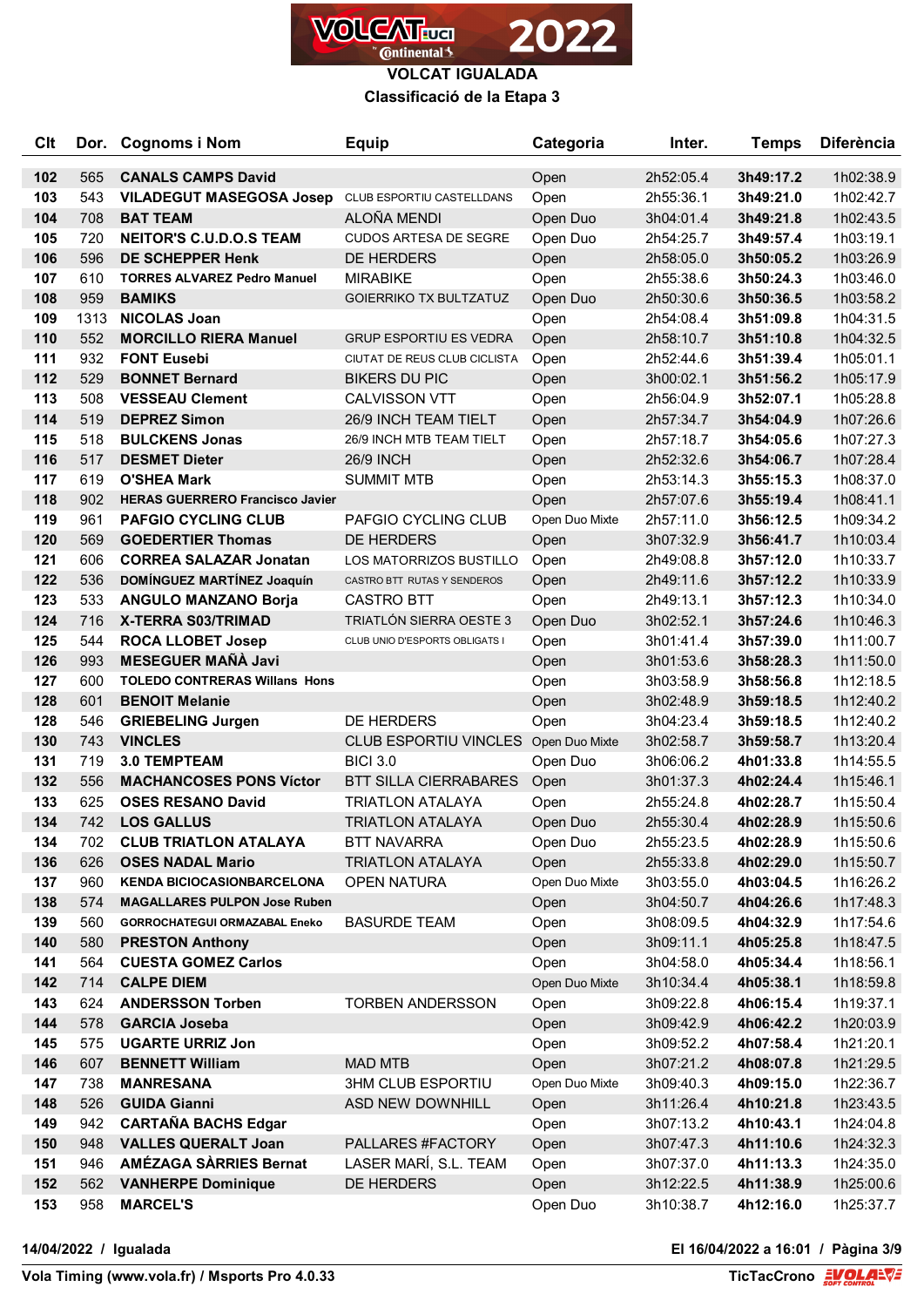

#### **Classificació de la Etapa 3**

| <b>C<sub>It</sub></b> |            | Dor. Cognoms i Nom                                   | <b>Equip</b>                           | Categoria      | Inter.    | <b>Temps</b>           | <b>Diferència</b> |
|-----------------------|------------|------------------------------------------------------|----------------------------------------|----------------|-----------|------------------------|-------------------|
| 154                   | 741        | <b>C.T. ESPORTRISSIM</b>                             | SANT CUGAT C.C. 2013                   | Open Duo       | 3h09:51.1 | 4h12:28.3              | 1h25:50.0         |
| 155                   | 703        | <b>ATALAYA</b>                                       | <b>C.D. TRIATLON ATALAYA</b>           | Open Duo       | 2h55:31.6 | 4h12:53.7              | 1h26:15.4         |
| 156                   | 614        | <b>MORTENSEN Anne-Mette</b>                          | NÆSBY CYKEL MOTION                     | Open           | 3h13:45.3 | 4h13:01.2              | 1h26:22.9         |
| 157                   | 510        | <b>ARANCE LOPEZ Daniel</b>                           |                                        | Open           | 3h12:26.4 | 4h14:18.9              | 1h27:40.6         |
| 158                   | 623        | <b>DOLGOVIENE Vida</b>                               | <b>TOP TEAM CYCLING</b>                | Open           | 3h14:58.5 | 4h14:48.6              | 1h28:10.3         |
| 159                   | 594        | <b>VALENZUELA ARIAS Jose</b>                         | <b>BOMBERS BARCELONA</b>               | Open           | 3h14:54.0 | 4h15:15.7              | 1h28:37.4         |
| 160                   | 611        | <b>VERVOORT Dave</b>                                 | <b>MOLLENDAAL ON BIKE</b>              | Open           | 3h15:47.1 | 4h15:43.4              | 1h29:05.1         |
| 161                   | 934        | <b>TORRAS MAS Pep</b>                                | <b>BTTRUS UECANOIA</b>                 | Open           | 3h14:49.5 | 4h16:53.6              | 1h30:15.3         |
| 162                   | 636        | <b>PEREZ YESTE Jose Ramon</b>                        | 3SENDES CASTELLO - KROMAN              | Open           | 3h13:25.0 | 4h17:29.0              | 1h30:50.7         |
| 163                   | 540        | ILARDIA DE LA CONCEPCIÓN Jon                         | CD ARRONIZ KT                          | Open           | 3h13:33.1 | 4h17:36.0              | 1h30:57.7         |
| 164                   | 965        | <b>TEAM TRIRELAY</b>                                 | <b>TEAM TRIRELAY</b>                   | Open Duo       | 3h16:14.1 | 4h18:23.1              | 1h31:44.8         |
| 165                   | 525        | <b>FOLGADO JIMÉNEZ Héctor</b>                        | ASBIKE TEAM CLUB DEPORTIVO             | Open           | 3h16:11.0 | 4h18:33.2              | 1h31:54.9         |
| 166                   | 914        | <b>BARCELO SOLER Joan</b>                            | C.C. SA POBLA                          | Open           | 3h18:07.9 | 4h18:33.5              | 1h31:55.2         |
| 167                   | 732        | <b>ZIPI ZAPE</b>                                     | CLUB CICLISTA SANT JOAN DESPI Open Duo |                | 3h18:59.2 | 4h19:14.8              | 1h32:36.5         |
| 168                   | 954        | <b>HERVERES</b>                                      |                                        | Open Duo       | 3h17:29.3 | 4h19:42.6              | 1h33:04.3         |
| 169                   | 924        | <b>GARDELLE Xavier</b>                               | <b>GSC BLAGNAC</b>                     | Open           | 3h18:02.1 | 4h20:02.0              | 1h33:23.7         |
| 170                   | 535        | <b>NOGUERA LOPEZ Ivan</b>                            | <b>CASTRO BTT</b>                      | Open           | 3h20:17.4 | 4h20:17.1              | 1h33:38.8         |
| 171                   | 728        | <b>COOPERA ONG</b>                                   | CICLO SPORT GRUPO DEPORTIVO            | Open Duo Mixte | 3h20:08.3 | 4h20:17.3              | 1h33:39.0         |
| 172                   | 903        | <b>ALAVES GUARDIA Gerard</b>                         |                                        | Open           | 3h20:11.1 | 4h20:17.9              | 1h33:39.6         |
| 173                   | 598        | <b>PUYUELO ROCA Albert</b>                           | <b>TRADEBIKE</b>                       | Open           | 3h17:31.9 | 4h20:38.3              | 1h34:00.0         |
| 174                   | 524        | LÓPEZ SAN ESTEBAN Abraham ASBIKE TEAM CLUB DEPORTIVO |                                        | Open           | 3h19:20.3 | 4h21:31.7              | 1h34:53.4         |
| 175                   | 554        | <b>VALLS CUARTERO Sergio</b>                         |                                        | Open           | 3h24:22.8 | 4h22:52.5              | 1h36:14.2         |
| 176                   | 587        | <b>EECKHOUT Pieter</b>                               |                                        | Open           | 3h24:44.5 | 4h24:11.6              | 1h37:33.3         |
| 177                   | 911        | RODES ORTUÑO Joaquin                                 |                                        | Open           | 3h19:12.8 | 4h24:42.4              | 1h38:04.1         |
| 178                   | 542        | <b>CERMEÑO MURGA David</b>                           | CLUB BTT NIEVA MONTEMEDIANO RA         | Open           | 3h24:20.5 | 4h24:57.1              | 1h38:18.8         |
| 179                   | 940        | <b>FUENTES VILLANUEVA Daniel</b>                     | C.C.RATPENAT                           | Open           | 3h16:58.4 | 4h24:58.5              | 1h38:20.2         |
| 180                   | 921        | <b>VELA GRANADOS Claudia</b>                         | CARDEDEU CLUB CICLISTA                 | Open           | 3h19:09.9 | 4h25:05.3              | 1h38:27.0         |
| 181                   | 612        | <b>SMITZ Wout</b>                                    | MOLLENDAAL ON BIKE                     | Open           | 3h21:30.4 | 4h26:18.2              | 1h39:39.9         |
| 182                   | 711        | <b>BH CONCEPT VALENCIA</b>                           | <b>BH CONCEPT VALENCIA</b>             | Open Duo Mixte | 3h22:13.4 | 4h28:06.4              | 1h41:28.1         |
| 183                   | 707        | <b>MES ESPORT &amp; SYABIKE</b>                      |                                        | Open Duo       | 3h20:47.9 | 4h28:11.5              | 1h41:33.2         |
| 184                   | 539        | PORQUERAS MARQUES Carles CC SPRINTBIKE               |                                        | Open           | 3h22:02.2 | 4h28:19.5              | 1h41:41.2         |
| 185                   | 621        | <b>OCAÑA MARTÍNEZ Alan</b>                           | <b>TITANES BIKE CEUTA</b>              | Open           | 3h21:49.5 | 4h29:34.6              | 1h42:56.3         |
| 186                   | 910        | <b>RABANEDA CABRERIZO Sergio</b>                     |                                        | Open           | 3h22:17.8 | 4h30:37.9              | 1h43:59.6         |
| 187                   | 951        | <b>FLORES TEAM</b>                                   |                                        | Open Duo       | 3h25:29.2 | 4h33:18.3              | 1h46:40.0         |
| 188                   | 995        | <b>ORTIZ CATALAN Toni</b>                            |                                        | Open           | 3h29:07.8 | 4h34:56.4              | 1h48:18.1         |
| 189                   | 926        | <b>MASCARO SOLE Xavier</b>                           |                                        | Open           | 3h25:34.8 | 4h39:09.8              | 1h52:31.5         |
| 190                   | 547        | <b>DU FOUR Emmanuel</b>                              | DE HERDERS                             | Open           | 3h31:49.8 | 4h40:02.9              | 1h53:24.6         |
| 191                   | 597        | <b>LENAERTS Koen</b>                                 | MTB TEAM NO EXCUSE                     | Open           | 3h30:01.7 | 4h40:38.1              | 1h53:59.8         |
| 192                   | 608        | <b>GUDIN Miguel</b>                                  | <b>MEGABICI</b>                        | Open           | 3h34:38.1 | 4h45:52.5              | 1h59:14.2         |
| 193                   | 615        | <b>ALEGRE HOSPITAL Fabian</b>                        | <b>OPEN NATURA</b>                     | Open           | 3h39:02.4 | 4h45:52.6              | 1h59:14.3         |
| 194                   | 705        | <b>DEPORTEENRUTA</b>                                 |                                        | Open Duo Mixte | 3h43:43.6 | 4h46:35.8              | 1h59:57.5         |
| 195                   | 1315       | <b>PONS LARA Sergi</b>                               |                                        | Open           | 3h41:36.1 | 4h49:25.8              | 2h02:47.5         |
| 196                   | 1303       | <b>MARTOS MONTSERRAT Francesc</b>                    |                                        | Open           | 3h39:16.4 | 4h50:37.8              | 2h03:59.5         |
| 197                   | 955        | <b>MORENITO CYCLES</b>                               | <b>MORENITO CYCLES</b>                 | Open Duo       | 3h41:33.8 | 4h50:45.2              | 2h04:06.9         |
| 198                   | 929        | <b>PESENTI Ludovic</b><br>XINO-XANO                  | CHALOSSE VTT                           | Open           | 3h42:32.9 | 4h53:58.0              | 2h07:19.7         |
| 199                   | 725        |                                                      | <b>CLUB CICLISTA TORELLÓ</b>           | Open Duo Mixte | 3h48:34.2 | 4h58:00.8              | 2h11:22.5         |
| 200                   | 1304       | <b>RODRIGUEZ AGUILO Marc</b>                         |                                        | Open           | 3h39:56.5 | 4h58:26.7              | 2h11:48.4         |
| 201                   | 953        | <b>BRAUNBOYS</b><br>SEMENTÉ RODRÍGUEZ Jordi          | <b>PLANIFICAT</b>                      | Open Duo       | 3h56:32.4 | 4h59:14.3              | 2h12:36.0         |
| 201<br>203            | 913<br>927 | <b>MORENO LÓPEZ Javi</b>                             | SPORTBIKE BCN                          | Open           | 3h51:50.7 | 4h59:14.3              | 2h12:36.0         |
| 204                   | 747        | <b>SOONSANDBIKES</b>                                 | <b>SONS AND BIKES</b>                  | Open           | 3h51:49.0 | 4h59:14.4<br>5h01:56.5 | 2h12:36.1         |
| 205                   | 947        | REIG CORONADO Mireia                                 | <b>CLUB ESPÍRITU SANTVI</b>            | Open Duo       | 3h49:39.7 |                        | 2h15:18.2         |
|                       |            |                                                      |                                        | Open           | 3h47:25.3 | 5h03:32.3              | 2h16:54.0         |

**14/04/2022 / Igualada El 16/04/2022 a 16:01 / Pàgina 4/9**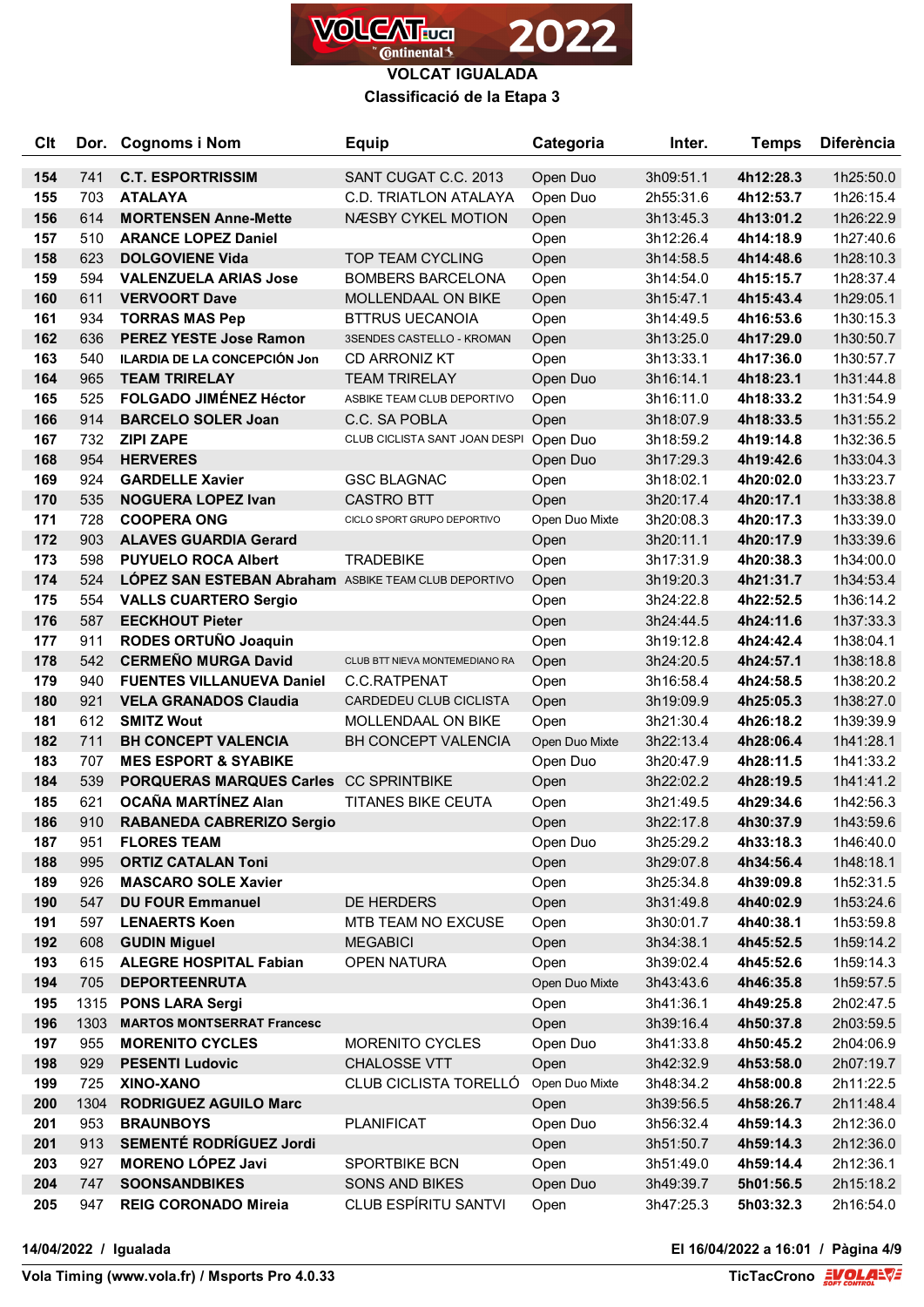

#### **Classificació de la Etapa 3**

| Clt |      | Dor. Cognoms i Nom               | <b>Equip</b>              | Categoria | Inter.    | <b>Temps</b> | <b>Diferència</b> |
|-----|------|----------------------------------|---------------------------|-----------|-----------|--------------|-------------------|
|     |      |                                  |                           |           |           |              |                   |
| 206 | 555  | <b>GORDO GARCÍA Víctor</b>       |                           | Open      | 3h48:37.9 | 5h04:00.3    | 2h17:22.0         |
| 207 | 583  | <b>FERNÁNDEZ MATA Alberto</b>    |                           | Open      | 3h48:43.9 | 5h04:00.4    | 2h17:22.1         |
| 208 | 558  | <b>ORTIZ VILLAREJO Alejandro</b> | <b>TREPAS TEAM</b>        | Open      | 3h48:45.9 | 5h04:00.5    | 2h17:22.2         |
| 209 | 561  | DE ROBA PEREZ Jon                | CANYON TEAM19             | Open      | 3h52:47.2 | 5h06:06.0    | 2h19:27.7         |
| 210 | 548  | <b>IMSCHOOT Hendrik</b>          | <b>DE HERDERS</b>         | Open      | 3h56:11.7 | 5h06:57.0    | 2h20:18.7         |
| 211 | 550  | <b>MOREELS Sven</b>              | DE HERDERS - LOS PASTORES | Open      | 3h56:37.1 | 5h07:00.3    | 2h20:22.0         |
| 212 | 928  | <b>MOYA ZEPEDA Luis Armando</b>  |                           | Open      | 3h50:05.1 | 5h08:15.2    | 2h21:36.9         |
| 213 | 991  | <b>ROBERT ROCA Jordi</b>         |                           | Open      | 3h51:45.0 | 5h09:02.6    | 2h22:24.3         |
| 214 | 1311 | <b>ROS Elena</b>                 |                           | Open      | 3h53:34.7 | 5h09:17.7    | 2h22:39.4         |
| 214 | 1310 | <b>FUENTES GONZÀLEZ Ana</b>      |                           | Open      | 3h53:27.4 | 5h09:17.7    | 2h22:39.4         |
| 216 | 549  | <b>JOTTIER Jurgen</b>            | DE HERDERS                | Open      | 3h56:12.7 | 5h11:35.4    | 2h24:57.1         |
| 217 | 532  | <b>SAEZ MARTINEZ David</b>       | CALCONASSOS IBIZA C.C.    | Open      | 3h58:27.3 | 5h16:49.7    | 2h30:11.4         |

# **Open / Home**

| $\mathbf 1$    | 937  | <b>VIEJO VITORIANO Iñaki</b>        | <b>OREKACYCLIG</b>              | Open | 2h05:00.5 | 2h46:38.3 |         |
|----------------|------|-------------------------------------|---------------------------------|------|-----------|-----------|---------|
| $\mathbf{2}$   | 950  | <b>UNZUETA PEREZ Liher</b>          | <b>OREKA</b>                    | Open | 2h05:01.7 | 2h46:38.4 | 0.1     |
| 3              | 912  | <b>MANTECON Endika</b>              | <b>ERRONKA BILLA</b>            | Open | 2h06:44.4 | 2h49:38.1 | 2:59.8  |
| 4              | 938  | <b>ABASOLO ETXABE Xabi</b>          | <b>OREKA</b>                    | Open | 2h09:05.4 | 2h52:52.7 | 6:14.4  |
| 5              | 566  | <b>DRIDI Sébastien</b>              | <b>MARDISTES</b>                | Open | 2h11:55.9 | 2h54:52.3 | 8:14.0  |
| 6              | 602  | <b>DOMINGUEZ LACARTE Marcos</b>     |                                 | Open | 2h11:34.9 | 2h56:51.4 | 10:13.1 |
| $\overline{7}$ | 931  | <b>VILANOVA MARSÀ Marc</b>          | <b>CLUB CICLISTA CARDEDEU</b>   | Open | 2h14:24.7 | 2h57:07.4 | 10:29.1 |
| 8              | 622  | <b>DOLGOVAS Andrius</b>             | <b>TOP TEAM CYCLING</b>         | Open | 2h13:21.0 | 2h57:18.4 | 10:40.1 |
| 9              | 941  | <b>VELLVÉ ÁLVAREZ Víctor</b>        | <b>BICI 3.0</b>                 | Open | 2h14:27.2 | 2h59:26.9 | 12:48.6 |
| 10             | 908  | <b>CIURANA GASULL David</b>         | <b>CAMP CLAR</b>                | Open | 2h18:54.6 | 3h03:29.7 | 16:51.4 |
| 11             | 559  | <b>BURGESS Simon</b>                |                                 | Open | 2h19:03.8 | 3h03:50.4 | 17:12.1 |
| 12             | 235  | <b>LOPEZ INTXAUSTI Garikoitz</b>    | OTXE OARSOALDEA TX. K., K. Open |      | 2h21:09.8 | 3h07:24.0 | 20:45.7 |
| 13             | 930  | <b>DUPRAT Benjamin</b>              | <b>STADE MONTOIS</b>            | Open | 2h21:07.9 | 3h07:51.2 | 21:12.9 |
| 14             | 996  | <b>PARRAGA VITALI David</b>         |                                 | Open | 2h23:31.7 | 3h08:49.9 | 22:11.6 |
| 15             | 236  | AGIRREAMALLOA GERENABARRENA Aitor   | S.C. MARKINA                    | Open | 2h24:57.2 | 3h11:00.4 | 24:22.1 |
| 16             | 1312 | <b>ROCA Xavier</b>                  |                                 | Open | 2h25:21.3 | 3h11:19.4 | 24:41.1 |
| 16             | 1308 | <b>LOPEZ GALEANO Edgart Ignacio</b> | <b>ORIGEN MTB TEAM</b>          | Open | 2h25:04.8 | 3h11:19.4 | 24:41.1 |
| 18             | 917  | <b>TORROJA Joan</b>                 | <b>TRACK TEAM CCB</b>           | Open | 2h24:35.3 | 3h11:20.3 | 24:42.0 |
| 19             | 545  | <b>AZNAR TUDO Jordi</b>             | <b>CORREVINYES</b>              | Open | 2h25:53.4 | 3h13:32.0 | 26:53.7 |
| 20             | 620  | <b>SANCHEZ GENIS Saúl</b>           | TEAM MESESPORT&SYABIKE          | Open | 2h26:58.6 | 3h14:24.3 | 27:46.0 |
| 21             | 538  | <b>BALLESTER MONTOLIU Pablo</b>     | CC SEPELACO                     | Open | 2h27:46.2 | 3h17:02.8 | 30:24.5 |
| 22             | 541  | <b>FARRE OROMI David</b>            | <b>CELI LINYOLA</b>             | Open | 2h29:35.7 | 3h17:03.4 | 30:25.1 |
| 23             | 609  | <b>WARD Jamie</b>                   | MID DEVON CYCLING CLUB          | Open | 2h29:16.2 | 3h17:59.7 | 31:21.4 |
| 24             | 909  | <b>CIURANA GASULL Ricard</b>        | <b>BTT MONTBLANC</b>            | Open | 2h29:52.8 | 3h19:15.1 | 32:36.8 |
| 25             | 638  | <b>SAZATORNIL RIBA Carlos</b>       | <b>BIKEMOLA</b>                 | Open | 2h30:31.2 | 3h19:39.1 | 33:00.8 |
| 26             | 591  | <b>BAUTERS Pieter</b>               |                                 | Open | 2h33:26.4 | 3h20:14.6 | 33:36.3 |
| 27             | 568  | <b>BARREROS HUERTOS Roberto</b>     |                                 | Open | 2h29:55.8 | 3h20:21.7 | 33:43.4 |
| 28             | 943  | <b>CLUSELLA PUJOL Xavier</b>        | <b>FASOL</b>                    | Open | 2h33:40.1 | 3h21:26.4 | 34:48.1 |
| 29             | 520  | <b>BURCEA Valentin</b>              | 8 PULGADAS BIKE SHOP            | Open | 2h31:27.0 | 3h21:29.5 | 34:51.2 |
| 30             | 567  | <b>GIRARD Paul</b>                  |                                 | Open | 2h33:44.3 | 3h22:05.3 | 35:27.0 |
| 31             | 1309 | <b>LOPEZ GALEANO Roberto Carlos</b> | <b>ORIGEN MTB TEAM</b>          | Open | 2h33:30.0 | 3h23:47.0 | 37:08.7 |
| 32             | 522  | <b>CAMPS COSTA Sergi</b>            | AE CAMPLLONG                    | Open | 2h34:32.1 | 3h24:10.0 | 37:31.7 |
| 33             | 595  | <b>MALFAIT Larwing</b>              |                                 | Open | 2h35:10.5 | 3h24:20.1 | 37:41.8 |
| 34             | 922  | <b>DUVERGE Gregory</b>              | <b>CHALOSSE VTT</b>             | Open | 2h33:56.0 | 3h24:46.1 | 38:07.8 |
| 35             | 506  | <b>ALTARRIBA BARCENILLA Oscar</b>   | <b>ESPLUGUI</b>                 | Open | 2h36:45.7 | 3h25:27.9 | 38:49.6 |
|                |      |                                     |                                 |      |           |           |         |

**14/04/2022 / Igualada El 16/04/2022 a 16:01 / Pàgina 5/9**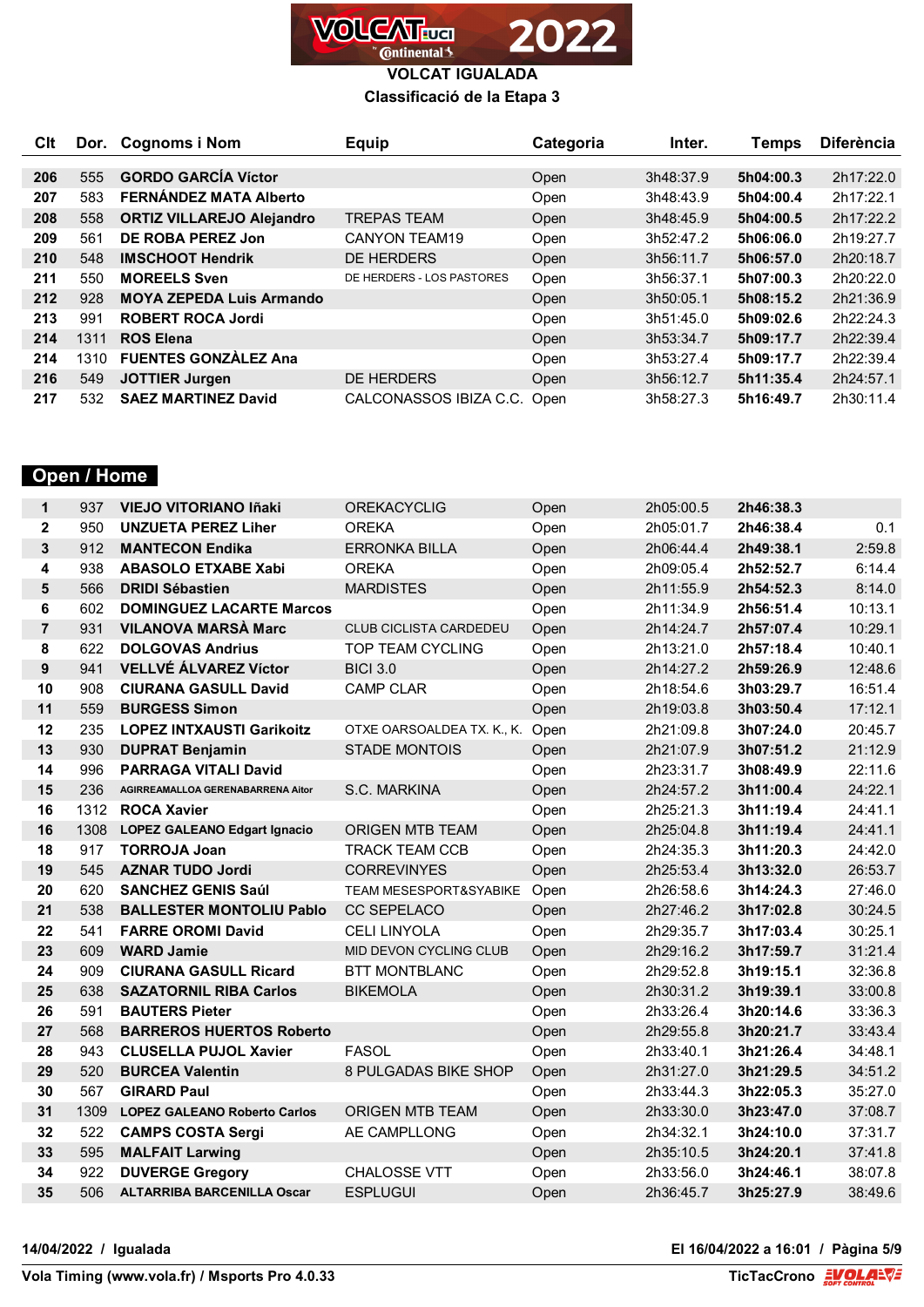

#### **Classificació de la Etapa 3**

| <b>Clt</b> | Dor.        | <b>Cognoms i Nom</b>                                            | <b>Equip</b>                  | Categoria    | Inter.                 | <b>Temps</b>           | <b>Diferència</b>      |
|------------|-------------|-----------------------------------------------------------------|-------------------------------|--------------|------------------------|------------------------|------------------------|
| 36         | 935         | <b>SANCHEZ JIMENEZ Atilano</b>                                  | CLUB CICLISTA LA VILA JOIOSA  | Open         | 2h34:41.2              | 3h26:17.0              | 39:38.7                |
| 37         | 590         | <b>D'HOOGHE Nicolas</b>                                         |                               | Open         | 2h37:57.2              | 3h26:45.7              | 40:07.4                |
| 38         | 617         | <b>BAENA SOLAS Eneko</b>                                        | POZA BIKE XTREM               | Open         | 2h37:24.6              | 3h27:19.8              | 40:41.5                |
| 39         | 1314        | <b>PIJOAN Albert</b>                                            |                               | Open         | 2h38:06.9              | 3h28:29.2              | 41:50.9                |
| 40         | 585         | <b>BOUCHEZ Jonathan</b>                                         |                               | Open         | 2h37:45.6              | 3h28:32.5              | 41:54.2                |
| 41         | 309         | <b>AZKETA GRACIA Aitor</b>                                      | ROTXABIKES TEAM               | Open         | 2h38:04.9              | 3h29:01.8              | 42:23.5                |
| 42         | 592         | <b>DUJACQUIER Nicolas</b>                                       |                               | Open         | 2h34:50.8              | 3h30:26.2              | 43:47.9                |
| 43         | 581         | <b>MILÀ Guillem</b>                                             | <b>FITA'S CLIMBERS</b>        | Open         | 2h39:45.0              | 3h30:31.5              | 43:53.2                |
| 44         | 628         | <b>GONZÁLEZ RUIZ Enrique</b>                                    | <b>TRITONES RIOJA</b>         | Open         | 2h39:09.4              | 3h30:53.0              | 44:14.7                |
| 45         | 923         | <b>MARTINEZ GUZMAN Raul</b>                                     | <b>BICIMAX</b>                | Open         | 2h38:27.1              | 3h31:28.4              | 44:50.1                |
| 46         | 632         | <b>RODRIGUEZ GIMENO Luis</b>                                    | <b>XE TIRA TU</b>             | Open         | 2h42:28.4              | 3h32:00.0              | 45:21.7                |
| 47         | 576         | <b>PEREZ PUERTO Ruben</b>                                       | PSYCLING FACTORY TEAM         | Open         | 2h42:21.7              | 3h32:00.1              | 45:21.8                |
| 48         | 570         | <b>DEL DEBBIO Andrea</b>                                        | <b>TEAM MARCHISIO BICI</b>    | Open         | 2h42:17.3              | 3h32:09.2              | 45:30.9                |
| 49         | 514         | <b>GUTIERREZ MUÑOZ Gabriel</b>                                  | <b>TEAM TRIRELAY</b>          | Open         | 2h39:48.2              | 3h32:22.4              | 45:44.1                |
| 50         | 509         | <b>VESSEAU Stephan</b>                                          | <b>CALVISSON VTT</b>          | Open         | 2h44:10.0              | 3h34:43.8              | 48:05.5                |
| 51         | 563         | <b>MELCHIOR Gilles</b>                                          |                               | Open         | 2h46:43.1              | 3h35:02.2              | 48:23.9                |
| 52         | 939         | <b>EGEA RAURELL Joan Pau</b>                                    | ROCKRIDER RACING TEAM         | Open         | 2h38:36.4              | 3h35:11.8              | 48:33.5                |
| 53         | 925         | SIMÓ MARTÍN Jordi                                               | CLUB CICLISTA EL CASTELL      | Open         | 2h42:20.0              | 3h37:18.2              | 50:39.9                |
| 54         | 588         | <b>COLLET Cedric</b>                                            | <b>CRAZY BUZZARDS</b>         | Open         | 2h47:04.6              | 3h38:09.2              | 51:30.9                |
| 55         | 534         | <b>BARRENECHEA IRAZU Juan Luis</b>                              | <b>CASTRO BTT</b>             | Open         | 2h46:55.8              | 3h38:11.1              | 51:32.8                |
| 56         | 1302        | <b>SANTACREU PRAT David</b>                                     | PENYA CICLISTA CERVERA        | Open         | 2h44:35.8              | 3h39:10.2              | 52:31.9                |
| 57         | 907         | <b>LOIZATE SALAZAR Alberto</b>                                  | <b>ROTXABIKES</b>             | Open         | 2h46:49.0              | 3h39:40.6              | 53:02.3                |
| 58         | 571         | <b>RUIZ Ruben</b>                                               |                               | Open         | 2h46:59.1              | 3h41:01.8              | 54:23.5                |
| 59         | 613         | <b>MIELNIK Karol</b>                                            | <b>MTB RACING ACADEMY</b>     | Open         | 2h50:35.9              | 3h41:20.9              | 54:42.6                |
| 60         | 603         | <b>GACA Pawel</b>                                               |                               | Open         | 2h50:31.9              | 3h41:21.0              | 54:42.7                |
| 61         | 573         | <b>GOROSPE BILBAO Rafa</b>                                      |                               | Open         | 2h46:01.3              | 3h41:25.5              | 54:47.2                |
| 62         | 618         | <b>PLANAS MARTINEZ Albert</b>                                   | <b>PROBIKE CLUB</b>           | Open         | 2h49:31.8              | 3h41:49.6              | 55:11.3                |
| 63         | 521         | <b>MATHIASEN Jakob</b>                                          | <b>AARHUSMTB</b>              | Open         | 2h51:32.0              | 3h43:18.3              | 56:40.0                |
| 64         | 901         | <b>ESTEBAN PIEDRA Jordi</b>                                     |                               | Open         | 2h49:43.8              | 3h44:40.7              | 58:02.4                |
| 65         | 629         | <b>VALL FERRER Marc</b>                                         | <b>VEC CYCLING&amp;RUN</b>    | Open         | 2h50:11.8              | 3h45:06.0              | 58:27.7                |
| 66         | 627         | <b>SÁNCHEZ SIXTO Rubén</b>                                      | <b>TRIDEPORTE</b>             | Open         | 2h54:57.2              | 3h45:54.1              | 59:15.8                |
| 67         | 616         | <b>SANCHEZ SANCHEZ Joan</b>                                     | PALLARES #FACTORY             | Open         | 2h54:48.9              | 3h46:25.4              | 59:47.1                |
| 68         | 604         | PÉREZ GRIJALVO Ignacio                                          | <b>KALAGURRIS TEAM</b>        | Open         | 2h54:19.4              | 3h46:33.3              | 59:55.0                |
| 69         | 586         | <b>LORENTE BRETON Alberto</b>                                   | <b>KALAGURRIS TEAM</b>        | Open         | 2h54:20.9              | 3h46:33.4              | 59:55.1                |
| 70<br>71   | 557<br>1316 | <b>IBARGUREN BELOKI Gotzon</b><br><b>REVALIENTE TABAS Pablo</b> | <b>CC RATPENAT</b>            | Open         | 2h54:46.4<br>2h54:53.6 | 3h46:42.2              | 1h00:03.9              |
| 72         | 579         | <b>BELTRÁN TRAVER Jose Carlos</b>                               |                               | Open<br>Open | 2h51:39.3              | 3h48:41.4<br>3h48:58.2 | 1h02:03.1<br>1h02:19.9 |
| 73         | 565         | <b>CANALS CAMPS David</b>                                       |                               | Open         | 2h52:05.4              | 3h49:17.2              | 1h02:38.9              |
| 74         | 543         | <b>VILADEGUT MASEGOSA Josep</b>                                 | CLUB ESPORTIU CASTELLDANS     | Open         | 2h55:36.1              | 3h49:21.0              | 1h02:42.7              |
| 75         | 596         | DE SCHEPPER Henk                                                | DE HERDERS                    | Open         | 2h58:05.0              | 3h50:05.2              | 1h03:26.9              |
| 76         | 610         | <b>TORRES ALVAREZ Pedro Manuel</b>                              | <b>MIRABIKE</b>               | Open         | 2h55:38.6              | 3h50:24.3              | 1h03:46.0              |
| 77         | 1313        | <b>NICOLAS Joan</b>                                             |                               | Open         | 2h54:08.4              | 3h51:09.8              | 1h04:31.5              |
| 78         | 552         | <b>MORCILLO RIERA Manuel</b>                                    | <b>GRUP ESPORTIU ES VEDRA</b> | Open         | 2h58:10.7              | 3h51:10.8              | 1h04:32.5              |
| 79         | 932         | <b>FONT Eusebi</b>                                              | CIUTAT DE REUS CLUB CICLISTA  | Open         | 2h52:44.6              | 3h51:39.4              | 1h05:01.1              |
| 80         | 529         | <b>BONNET Bernard</b>                                           | <b>BIKERS DU PIC</b>          | Open         | 3h00:02.1              | 3h51:56.2              | 1h05:17.9              |
| 81         | 508         | <b>VESSEAU Clement</b>                                          | CALVISSON VTT                 | Open         | 2h56:04.9              | 3h52:07.1              | 1h05:28.8              |
| 82         | 519         | <b>DEPREZ Simon</b>                                             | 26/9 INCH TEAM TIELT          | Open         | 2h57:34.7              | 3h54:04.9              | 1h07:26.6              |
| 83         | 518         | <b>BULCKENS Jonas</b>                                           | 26/9 INCH MTB TEAM TIELT      | Open         | 2h57:18.7              | 3h54:05.6              | 1h07:27.3              |
| 84         | 517         | <b>DESMET Dieter</b>                                            | <b>26/9 INCH</b>              | Open         | 2h52:32.6              | 3h54:06.7              | 1h07:28.4              |
| 85         | 619         | <b>O'SHEA Mark</b>                                              | <b>SUMMIT MTB</b>             | Open         | 2h53:14.3              | 3h55:15.3              | 1h08:37.0              |
| 86         | 902         | <b>HERAS GUERRERO Francisco Javier</b>                          |                               | Open         | 2h57:07.6              | 3h55:19.4              | 1h08:41.1              |
| 87         | 569         | <b>GOEDERTIER Thomas</b>                                        | DE HERDERS                    | Open         | 3h07:32.9              | 3h56:41.7              | 1h10:03.4              |

**14/04/2022 / Igualada El 16/04/2022 a 16:01 / Pàgina 6/9**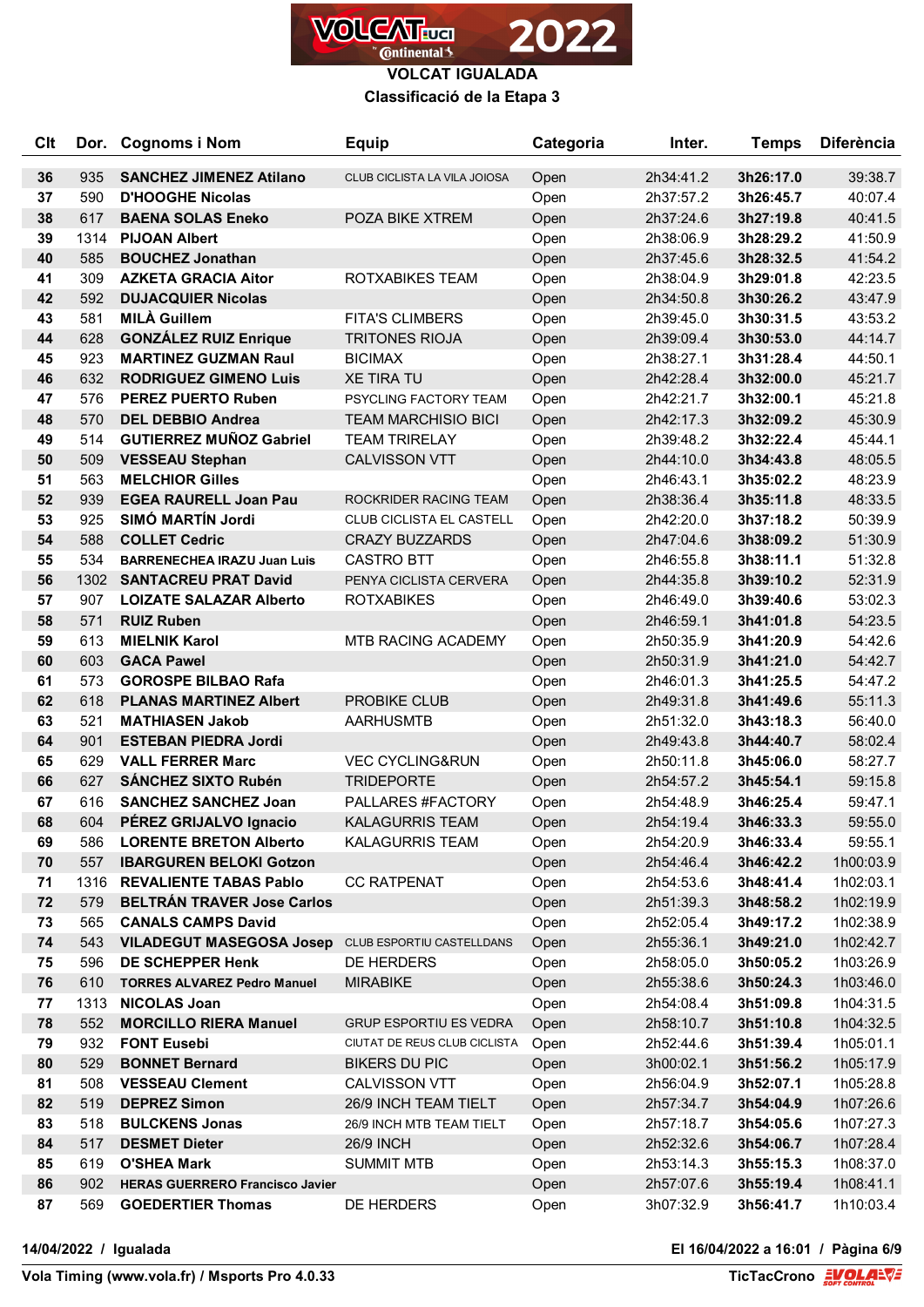

#### **Classificació de la Etapa 3**

| <b>Clt</b> | Dor. | <b>Cognoms i Nom</b>                                 | <b>Equip</b>                   | Categoria | Inter.    | <b>Temps</b> | <b>Diferència</b> |
|------------|------|------------------------------------------------------|--------------------------------|-----------|-----------|--------------|-------------------|
| 88         | 606  | <b>CORREA SALAZAR Jonatan</b>                        | LOS MATORRIZOS BUSTILLO        | Open      | 2h49:08.8 | 3h57:12.0    | 1h10:33.7         |
| 89         | 536  | DOMÍNGUEZ MARTÍNEZ Joaquín                           | CASTRO BTT RUTAS Y SENDEROS    | Open      | 2h49:11.6 | 3h57:12.2    | 1h10:33.9         |
| 90         | 533  | <b>ANGULO MANZANO Borja</b>                          | <b>CASTRO BTT</b>              | Open      | 2h49:13.1 | 3h57:12.3    | 1h10:34.0         |
| 91         | 544  | <b>ROCA LLOBET Josep</b>                             | CLUB UNIO D'ESPORTS OBLIGATS I | Open      | 3h01:41.4 | 3h57:39.0    | 1h11:00.7         |
| 92         | 993  | <b>MESEGUER MAÑÀ Javi</b>                            |                                | Open      | 3h01:53.6 | 3h58:28.3    | 1h11:50.0         |
| 93         | 600  | <b>TOLEDO CONTRERAS Willans Hons</b>                 |                                | Open      | 3h03:58.9 | 3h58:56.8    | 1h12:18.5         |
| 94         | 546  | <b>GRIEBELING Jurgen</b>                             | DE HERDERS                     | Open      | 3h04:23.4 | 3h59:18.5    | 1h12:40.2         |
| 95         | 556  | <b>MACHANCOSES PONS Víctor</b>                       | <b>BTT SILLA CIERRABARES</b>   | Open      | 3h01:37.3 | 4h02:24.4    | 1h15:46.1         |
| 96         | 626  | <b>OSES NADAL Mario</b>                              | <b>TRIATLON ATALAYA</b>        | Open      | 2h55:33.8 | 4h02:29.0    | 1h15:50.7         |
| 97         | 574  | <b>MAGALLARES PULPON Jose Ruben</b>                  |                                | Open      | 3h04:50.7 | 4h04:26.6    | 1h17:48.3         |
| 98         | 560  | <b>GORROCHATEGUI ORMAZABAL Eneko</b>                 | <b>BASURDE TEAM</b>            | Open      | 3h08:09.5 | 4h04:32.9    | 1h17:54.6         |
| 99         | 580  | <b>PRESTON Anthony</b>                               |                                | Open      | 3h09:11.1 | 4h05:25.8    | 1h18:47.5         |
| 100        | 564  | <b>CUESTA GOMEZ Carlos</b>                           |                                | Open      | 3h04:58.0 | 4h05:34.4    | 1h18:56.1         |
| 101        | 624  | <b>ANDERSSON Torben</b>                              | <b>TORBEN ANDERSSON</b>        | Open      | 3h09:22.8 | 4h06:15.4    | 1h19:37.1         |
| 102        | 578  | <b>GARCIA Joseba</b>                                 |                                | Open      | 3h09:42.9 | 4h06:42.2    | 1h20:03.9         |
| 103        | 575  | <b>UGARTE URRIZ Jon</b>                              |                                | Open      | 3h09:52.2 | 4h07:58.4    | 1h21:20.1         |
| 104        | 607  | <b>BENNETT William</b>                               | <b>MAD MTB</b>                 | Open      | 3h07:21.2 | 4h08:07.8    | 1h21:29.5         |
| 105        | 526  | <b>GUIDA Gianni</b>                                  | ASD NEW DOWNHILL               | Open      | 3h11:26.4 | 4h10:21.8    | 1h23:43.5         |
| 106        | 942  | <b>CARTAÑA BACHS Edgar</b>                           |                                | Open      | 3h07:13.2 | 4h10:43.1    | 1h24:04.8         |
| 107        | 948  | <b>VALLES QUERALT Joan</b>                           | PALLARES #FACTORY              | Open      | 3h07:47.3 | 4h11:10.6    | 1h24:32.3         |
| 108        | 946  | <b>AMÉZAGA SÀRRIES Bernat</b>                        | LASER MARÍ, S.L. TEAM          | Open      | 3h07:37.0 | 4h11:13.3    | 1h24:35.0         |
| 109        | 562  | <b>VANHERPE Dominique</b>                            | DE HERDERS                     | Open      | 3h12:22.5 | 4h11:38.9    | 1h25:00.6         |
| 110        | 510  | <b>ARANCE LOPEZ Daniel</b>                           |                                | Open      | 3h12:26.4 | 4h14:18.9    | 1h27:40.6         |
| 111        | 594  | <b>VALENZUELA ARIAS Jose</b>                         | <b>BOMBERS BARCELONA</b>       | Open      | 3h14:54.0 | 4h15:15.7    | 1h28:37.4         |
| 112        | 611  | <b>VERVOORT Dave</b>                                 | MOLLENDAAL ON BIKE             | Open      | 3h15:47.1 | 4h15:43.4    | 1h29:05.1         |
| 113        | 934  | <b>TORRAS MAS Pep</b>                                | <b>BTTRUS UECANOIA</b>         | Open      | 3h14:49.5 | 4h16:53.6    | 1h30:15.3         |
| 114        | 636  | <b>PEREZ YESTE Jose Ramon</b>                        | 3SENDES CASTELLO - KROMAN      | Open      | 3h13:25.0 | 4h17:29.0    | 1h30:50.7         |
| 115        | 540  | ILARDIA DE LA CONCEPCIÓN Jon                         | <b>CD ARRONIZ KT</b>           | Open      | 3h13:33.1 | 4h17:36.0    | 1h30:57.7         |
| 116        | 525  | <b>FOLGADO JIMÉNEZ Héctor</b>                        | ASBIKE TEAM CLUB DEPORTIVO     | Open      | 3h16:11.0 | 4h18:33.2    | 1h31:54.9         |
| 117        | 914  | <b>BARCELO SOLER Joan</b>                            | C.C. SA POBLA                  | Open      | 3h18:07.9 | 4h18:33.5    | 1h31:55.2         |
| 118        | 924  | <b>GARDELLE Xavier</b>                               | <b>GSC BLAGNAC</b>             | Open      | 3h18:02.1 | 4h20:02.0    | 1h33:23.7         |
| 119        | 535  | <b>NOGUERA LOPEZ Ivan</b>                            | <b>CASTRO BTT</b>              | Open      | 3h20:17.4 | 4h20:17.1    | 1h33:38.8         |
| 120        | 903  | <b>ALAVES GUARDIA Gerard</b>                         |                                | Open      | 3h20:11.1 | 4h20:17.9    | 1h33:39.6         |
| 121        | 598  | <b>PUYUELO ROCA Albert</b>                           | <b>TRADEBIKE</b>               | Open      | 3h17:31.9 | 4h20:38.3    | 1h34:00.0         |
| 122        | 524  | LÓPEZ SAN ESTEBAN Abraham ASBIKE TEAM CLUB DEPORTIVO |                                | Open      | 3h19:20.3 | 4h21:31.7    | 1h34:53.4         |
| 123        | 554  | <b>VALLS CUARTERO Sergio</b>                         |                                | Open      | 3h24:22.8 | 4h22:52.5    | 1h36:14.2         |
| 124        | 587  | <b>EECKHOUT Pieter</b>                               |                                | Open      | 3h24:44.5 | 4h24:11.6    | 1h37:33.3         |
| 125        | 911  | RODES ORTUÑO Joaquin                                 |                                | Open      | 3h19:12.8 | 4h24:42.4    | 1h38:04.1         |
| 126        | 542  | <b>CERMEÑO MURGA David</b>                           | CLUB BTT NIEVA MONTEMEDIANO RA | Open      | 3h24:20.5 | 4h24:57.1    | 1h38:18.8         |
| 127        | 940  | <b>FUENTES VILLANUEVA Daniel</b>                     | C.C.RATPENAT                   | Open      | 3h16:58.4 | 4h24:58.5    | 1h38:20.2         |
| 128        | 612  | <b>SMITZ Wout</b>                                    | MOLLENDAAL ON BIKE             | Open      | 3h21:30.4 | 4h26:18.2    | 1h39:39.9         |
| 129        | 539  | PORQUERAS MARQUES Carles CC SPRINTBIKE               |                                | Open      | 3h22:02.2 | 4h28:19.5    | 1h41:41.2         |
| 130        | 621  | <b>OCAÑA MARTÍNEZ Alan</b>                           | <b>TITANES BIKE CEUTA</b>      | Open      | 3h21:49.5 | 4h29:34.6    | 1h42:56.3         |
| 131        | 910  | RABANEDA CABRERIZO Sergio                            |                                | Open      | 3h22:17.8 | 4h30:37.9    | 1h43:59.6         |
| 132        | 995  | <b>ORTIZ CATALAN Toni</b>                            |                                | Open      | 3h29:07.8 | 4h34:56.4    | 1h48:18.1         |
| 133        | 926  | <b>MASCARO SOLE Xavier</b>                           |                                | Open      | 3h25:34.8 | 4h39:09.8    | 1h52:31.5         |
| 134        | 547  | <b>DU FOUR Emmanuel</b>                              | DE HERDERS                     | Open      | 3h31:49.8 | 4h40:02.9    | 1h53:24.6         |
| 135        | 597  | <b>LENAERTS Koen</b>                                 | MTB TEAM NO EXCUSE             | Open      | 3h30:01.7 | 4h40:38.1    | 1h53:59.8         |
| 136        | 608  | <b>GUDIN Miguel</b>                                  | <b>MEGABICI</b>                | Open      | 3h34:38.1 | 4h45:52.5    | 1h59:14.2         |
| 137        | 615  | <b>ALEGRE HOSPITAL Fabian</b>                        | <b>OPEN NATURA</b>             | Open      | 3h39:02.4 | 4h45:52.6    | 1h59:14.3         |
| 138        |      | 1315 PONS LARA Sergi                                 |                                | Open      | 3h41:36.1 | 4h49:25.8    | 2h02:47.5         |
| 139        | 1303 | <b>MARTOS MONTSERRAT Francesc</b>                    |                                | Open      | 3h39:16.4 | 4h50:37.8    | 2h03:59.5         |

 $\overline{\phantom{a}}$ 

**14/04/2022 / Igualada El 16/04/2022 a 16:01 / Pàgina 7/9**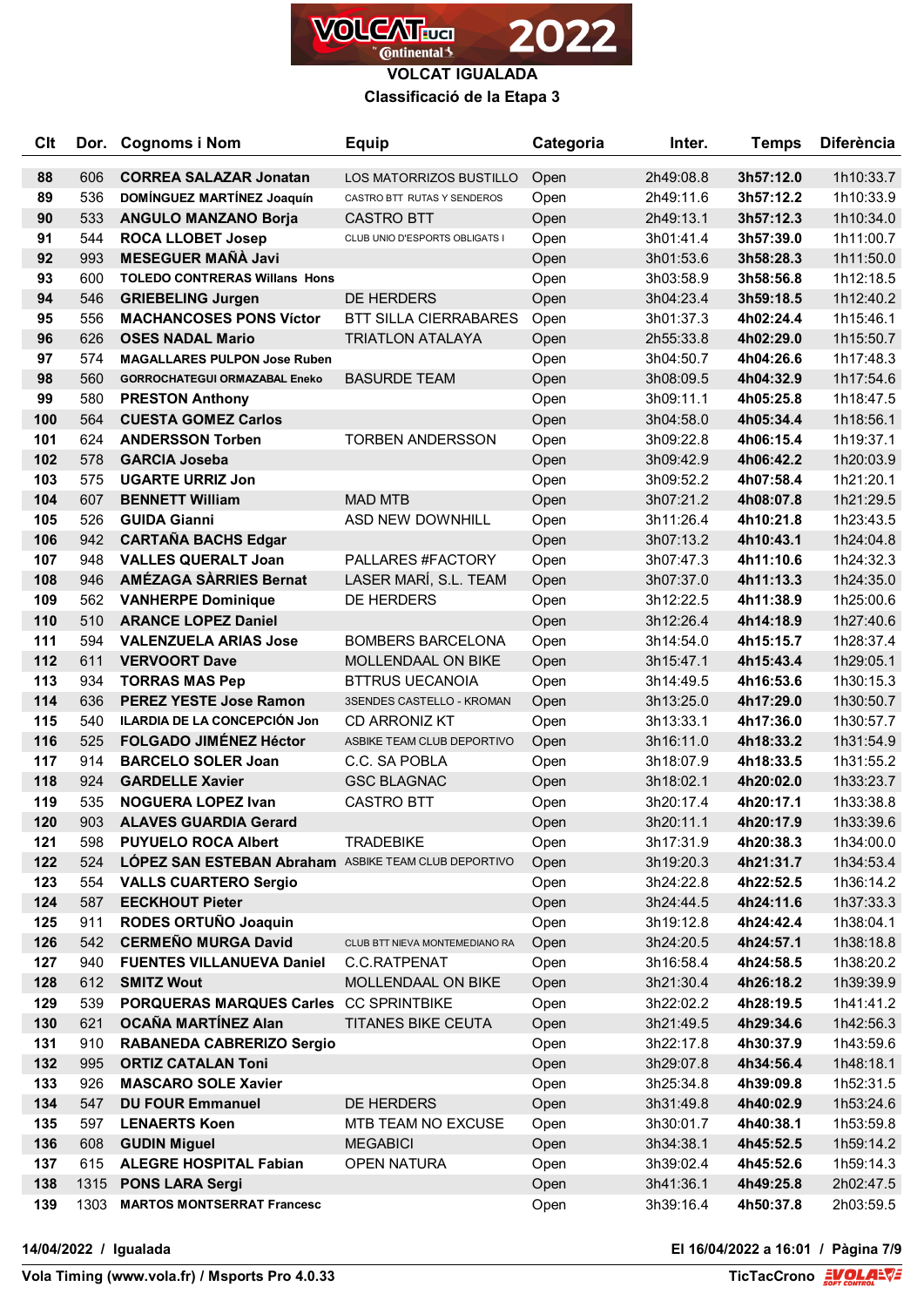

#### **Classificació de la Etapa 3**

| C <sub>It</sub> |      | Dor. Cognoms i Nom               | <b>Equip</b>              | Categoria | Inter.    | Temps     | <b>Diferència</b> |
|-----------------|------|----------------------------------|---------------------------|-----------|-----------|-----------|-------------------|
|                 |      |                                  |                           |           |           |           |                   |
| 140             | 929  | <b>PESENTI Ludovic</b>           | <b>CHALOSSE VTT</b>       | Open      | 3h42:32.9 | 4h53:58.0 | 2h07:19.7         |
| 141             | 1304 | <b>RODRIGUEZ AGUILO Marc</b>     |                           | Open      | 3h39:56.5 | 4h58:26.7 | 2h11:48.4         |
| 142             | 913  | SEMENTÉ RODRÍGUEZ Jordi          |                           | Open      | 3h51:50.7 | 4h59:14.3 | 2h12:36.0         |
| 143             | 927  | <b>MORENO LÓPEZ Javi</b>         | <b>SPORTBIKE BCN</b>      | Open      | 3h51:49.0 | 4h59:14.4 | 2h12:36.1         |
| 144             | 555  | <b>GORDO GARCÍA Víctor</b>       |                           | Open      | 3h48:37.9 | 5h04:00.3 | 2h17:22.0         |
| 145             | 583  | FERNÁNDEZ MATA Alberto           |                           | Open      | 3h48:43.9 | 5h04:00.4 | 2h17:22.1         |
| 146             | 558  | <b>ORTIZ VILLAREJO Alejandro</b> | <b>TREPAS TEAM</b>        | Open      | 3h48:45.9 | 5h04:00.5 | 2h17:22.2         |
| 147             | 561  | DE ROBA PEREZ Jon                | <b>CANYON TEAM19</b>      | Open      | 3h52:47.2 | 5h06:06.0 | 2h19:27.7         |
| 148             | 548  | <b>IMSCHOOT Hendrik</b>          | <b>DE HERDERS</b>         | Open      | 3h56:11.7 | 5h06:57.0 | 2h20:18.7         |
| 149             | 550  | <b>MOREELS Sven</b>              | DE HERDERS - LOS PASTORES | Open      | 3h56:37.1 | 5h07:00.3 | 2h20:22.0         |
| 150             | 928  | <b>MOYA ZEPEDA Luis Armando</b>  |                           | Open      | 3h50:05.1 | 5h08:15.2 | 2h21:36.9         |
| 151             | 991  | <b>ROBERT ROCA Jordi</b>         |                           | Open      | 3h51:45.0 | 5h09:02.6 | 2h22:24.3         |
| 152             | 549  | <b>JOTTIER Jurgen</b>            | <b>DE HERDERS</b>         | Open      | 3h56:12.7 | 5h11:35.4 | 2h24:57.1         |
| 153             | 532  | <b>SAEZ MARTINEZ David</b>       | CALCONASSOS IBIZA C.C.    | Open      | 3h58:27.3 | 5h16:49.7 | 2h30:11.4         |

### **Open / Dona**

|   | 601  | <b>BENOIT Melanie</b>        |                             | Open | 3h02:48.9 | 3h59:18.5 |           |
|---|------|------------------------------|-----------------------------|------|-----------|-----------|-----------|
| 2 | 625  | <b>OSES RESANO David</b>     | TRIATLON ATALAYA            | Open | 2h55:24.8 | 4h02:28.7 | 3:10.2    |
| 3 | 614  | <b>MORTENSEN Anne-Mette</b>  | <b>NÆSBY CYKEL MOTION</b>   | Open | 3h13:45.3 | 4h13:01.2 | 13:42.7   |
| 4 | 623  | <b>DOLGOVIENE Vida</b>       | TOP TEAM CYCLING            | Open | 3h14:58.5 | 4h14:48.6 | 15:30.1   |
| 5 | 921  | <b>VELA GRANADOS Claudia</b> | CARDEDEU CLUB CICLISTA      | Open | 3h19:09.9 | 4h25:05.3 | 25:46.8   |
| 6 | 947  | <b>REIG CORONADO Mireja</b>  | <b>CLUB ESPÍRITU SANTVI</b> | Open | 3h47:25.3 | 5h03:32.3 | 1h04:13.8 |
|   | ī311 | <b>ROS Elena</b>             |                             | Open | 3h53:34.7 | 5h09:17.7 | 1h09:59.2 |
|   |      | <b>FUENTES GONZALEZ Ana</b>  |                             | Open | 3h53:27.4 | 5h09:17.7 | 1h09:59.2 |

### **Open Duo**

| 1            | 740 | <b>ILSE JAQUES HIGH PERFORMANCE C</b>    | ILSE JAQUES HIGH PERFORMANCE C | Open Duo | 2h12:05.9 | 2h54:45.5 |         |
|--------------|-----|------------------------------------------|--------------------------------|----------|-----------|-----------|---------|
| $\mathbf{2}$ | 701 | <b>ARROYO RINCON TEAM</b>                | TEAM COSTA BIKE CLUB           | Open Duo | 2h18:57.1 | 3h03:01.6 | 8:16.1  |
| 3            | 712 | <b>CBM-BFF</b>                           | <b>BIKE FOR FUN</b>            | Open Duo | 2h19:00.8 | 3h03:02.2 | 8:16.7  |
| 4            | 717 | <b>CC PUIG CAMPANA &amp; ZAFIRO TEAM</b> | <b>CC CALPE</b>                | Open Duo | 2h18:59.4 | 3h03:53.3 | 9:07.8  |
| 5            | 737 | <b>TOT O RES</b>                         |                                | Open Duo | 2h24:56.0 | 3h10:28.1 | 15:42.6 |
| 6            | 723 | <b>BIXARRACOS DEL PALLARS</b>            |                                | Open Duo | 2h27:45.1 | 3h14:10.7 | 19:25.2 |
| 7            | 721 | <b>AM TEAM</b>                           |                                | Open Duo | 2h30:38.9 | 3h17:59.1 | 23:13.6 |
| 8            | 709 | <b>OSGA TEAM / CICLISMO RIOJANO</b>      | KDDS RIOJANAS                  | Open Duo | 2h35:40.0 | 3h20:38.0 | 25:52.5 |
| 9            | 736 | <b>MON BIKER CC</b>                      | <b>MON BIKER CC</b>            | Open Duo | 2h30:28.4 | 3h21:26.4 | 26:40.9 |
| 10           | 956 | <b>REPE-TEAM 2.0</b>                     | <b>BTT ELDA PETRER</b>         | Open Duo | 2h30:36.1 | 3h23:00.1 | 28:14.6 |
| 11           | 962 | <b>MESCLET'S BIKE TEAM</b>               | MONTBIKE CYCLING TEAM          | Open Duo | 2h34:36.4 | 3h25:18.6 | 30:33.1 |
| 12           | 718 | <b>WAF CSM</b>                           | <b>OPEN NATURA</b>             | Open Duo | 2h37:07.7 | 3h25:38.4 | 30:52.9 |
| 13           | 704 | <b>ASBIKE TEAM CLUB DEPORTIVO</b>        | ASBIKE TEAM CLUB DEPORTIVO     | Open Duo | 2h37:42.1 | 3h26:19.8 | 31:34.3 |
| 14           | 706 | <b>ELITE POWER</b>                       | ASBIKE.ES                      | Open Duo | 2h37:40.8 | 3h26:19.9 | 31:34.4 |
| 15           | 715 | <b>POZA BIKE</b>                         | <b>SCBIKERS CLUB</b>           | Open Duo | 2h37:33.8 | 3h27:19.5 | 32:34.0 |
| 16           | 722 | <b>MURUZABAL ETXARRI-BIANA</b>           |                                | Open Duo | 2h38:11.6 | 3h27:47.0 | 33:01.5 |
| 17           | 735 | +3000!!RT                                |                                | Open Duo | 2h39:54.6 | 3h30:15.7 | 35:30.2 |
| 18           | 713 | <b>BIKE WORLD PIERA</b>                  |                                | Open Duo | 2h42:29.9 | 3h30:32.7 | 35:47.2 |
| 19           | 952 | <b>BLACK REBEL BICYCLE CLUB</b>          | CLUB CICLISTA MAÇANET          | Open Duo | 2h39:49.5 | 3h33:56.8 | 39:11.3 |
| 20           | 745 | <b>TEAM MEGET TUNGE BEN</b>              | TEAM MEGET TUNGE BEN           | Open Duo | 2h41:36.6 | 3h35:55.1 | 41:09.6 |
| 21           | 964 | <b>TONUS CYCLING TEAM</b>                | <b>TONUS CYCLING TEAM</b>      | Open Duo | 2h42:27.0 | 3h37:12.7 | 42:27.2 |
|              |     |                                          |                                |          |           |           |         |

**14/04/2022 / Igualada El 16/04/2022 a 16:01 / Pàgina 8/9**